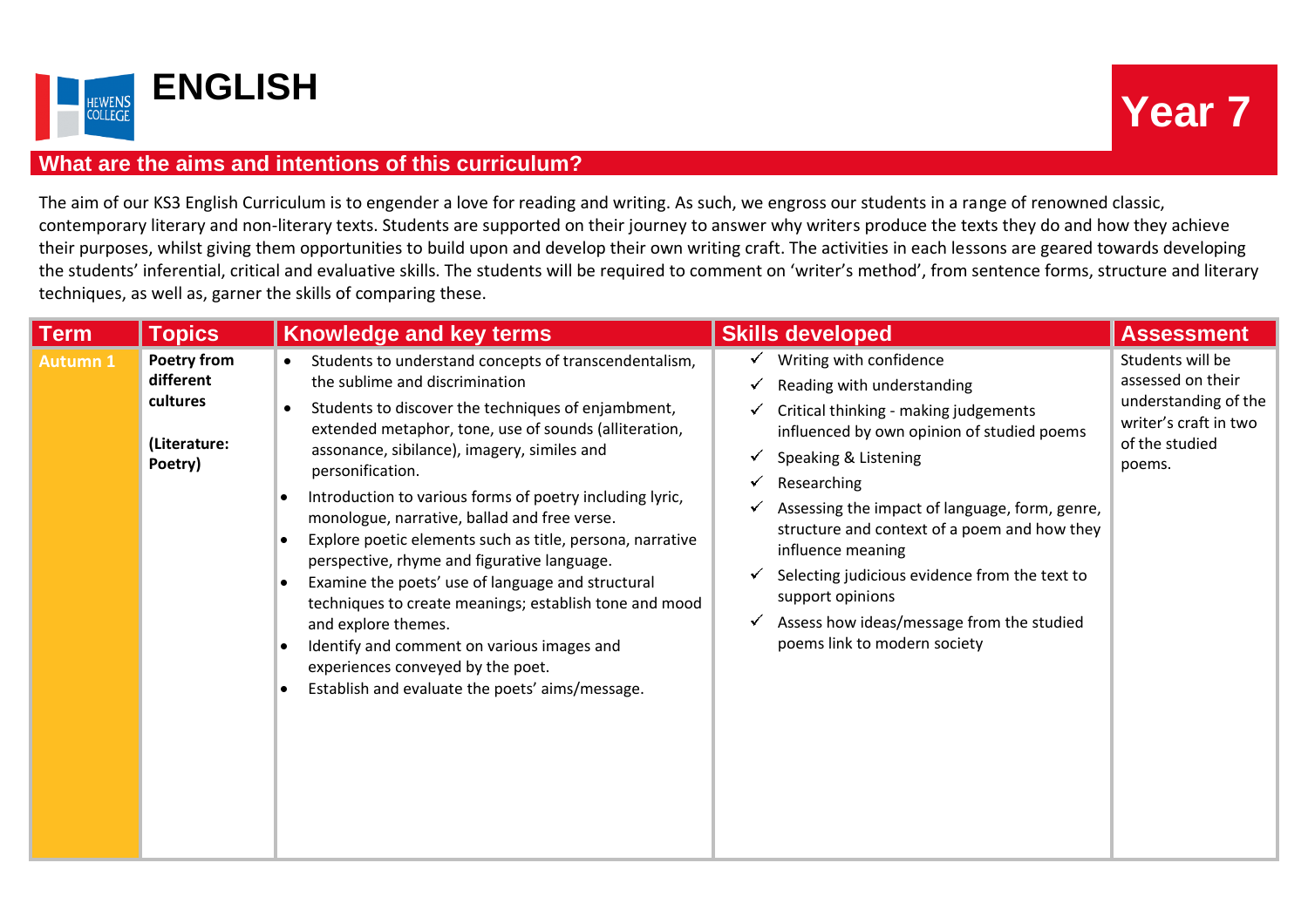| <b>Autumn 2</b> | A Midsummer<br><b>Night's Dream</b><br>(Literature:<br>Shakespeare) | Emphasis on the conventions of Shakespearean comedy.<br>Use of humour, malapropisms, chorus and happy<br>endings. Themes of love, marriage, mistaken identity<br>and family relationships.<br>Establish and analyse techniques used by Shakespeare in<br>exploring character and themes.<br>Determine Shakespeare's message/aims in presenting<br>O<br>themes/characters.<br>Make contextual links to life in Elizabethan England: the<br>role and perception of women within a patriarchal<br>society; the institute of marriage; perceptions and<br>beliefs of the supernatural/magic.<br>Essay writing - demonstrate how to write cohesively and<br>critically.<br>Students to discover human and cultural concepts of<br>$\bullet$<br>Elizabethan theatre, theme of fantasy, comedy, rule of<br>law, role of women and character relationships. | Writing with confidence<br>Reading with understanding<br>Critical thinking - making judgements<br>influenced by own opinion of the studied text<br>Speaking & Listening<br>Researching<br>Exploring the importance of language, form,<br>genre, structure and context of a text and how<br>they influence meaning<br>Selecting ambitious quotes from the text to<br>support opinions<br>Assess how ideas/messages from the studied<br>text link to modern society | Written assessment<br>will focus on an<br>extract from the play<br>with reference to the<br>wider play. Students<br>will be asked to<br>examine either a<br>character or a<br>specific theme<br>starting with the<br>extract. A closed<br>book test with an<br>extract provided. |
|-----------------|---------------------------------------------------------------------|-----------------------------------------------------------------------------------------------------------------------------------------------------------------------------------------------------------------------------------------------------------------------------------------------------------------------------------------------------------------------------------------------------------------------------------------------------------------------------------------------------------------------------------------------------------------------------------------------------------------------------------------------------------------------------------------------------------------------------------------------------------------------------------------------------------------------------------------------------|-------------------------------------------------------------------------------------------------------------------------------------------------------------------------------------------------------------------------------------------------------------------------------------------------------------------------------------------------------------------------------------------------------------------------------------------------------------------|----------------------------------------------------------------------------------------------------------------------------------------------------------------------------------------------------------------------------------------------------------------------------------|
| <b>Spring 1</b> | <b>Reading and</b><br><b>Writing Fiction</b>                        | <b>Reading and Writing Fiction:</b><br>Identify explicit and implied information; respond to                                                                                                                                                                                                                                                                                                                                                                                                                                                                                                                                                                                                                                                                                                                                                        | Reading for understanding<br>Listening and speaking                                                                                                                                                                                                                                                                                                                                                                                                               | Written assessment<br>using an unseen                                                                                                                                                                                                                                            |
|                 |                                                                     | comprehension questions at literal and inferential level.                                                                                                                                                                                                                                                                                                                                                                                                                                                                                                                                                                                                                                                                                                                                                                                           | Writing clearly with confidence                                                                                                                                                                                                                                                                                                                                                                                                                                   | literary fiction                                                                                                                                                                                                                                                                 |
|                 | (Language:                                                          | Summarise main ideas of a given extract.<br>$\bullet$                                                                                                                                                                                                                                                                                                                                                                                                                                                                                                                                                                                                                                                                                                                                                                                               | Information retrieval                                                                                                                                                                                                                                                                                                                                                                                                                                             | extract. Students will                                                                                                                                                                                                                                                           |
|                 | Fiction)                                                            | Examine how writers establish setting, develop<br>O<br>characters and sequence events in the extracts.                                                                                                                                                                                                                                                                                                                                                                                                                                                                                                                                                                                                                                                                                                                                              | Using quotations effectively<br>Language analysis                                                                                                                                                                                                                                                                                                                                                                                                                 | examine the role of<br>language and                                                                                                                                                                                                                                              |
|                 |                                                                     | Look at how writers use literary and language devices to<br>$\bullet$<br>create and establish meaning: metaphors, similes,<br>personification; alliteration, potent verbs, adjective and<br>adverbs etc.<br>Explore structural techniques used to appeal to readers:<br>description of character and setting; flashback; flash<br>forward; shift in focus; en medias res.<br>Make inferences based on implicit and explicit<br>information given.<br><b>Writing about Fiction: Forms of writing</b><br><b>Descriptive Writing</b><br>Utilise descriptive writing techniques to create aural,<br>tactile, gustatory, olfactory and visual imagery.<br>Write a variety of descriptions on people, place and<br>events.                                                                                                                                | Structural analysis (whole extract)<br>Establishing coherent opinions<br>Evaluation of writer's craft<br>Using pictures as stimuli to write a<br>description<br>Using a statement as a story prompt                                                                                                                                                                                                                                                               | structure in shaping<br>meaning.<br>Also, they will be<br>given a picture or a<br>story prompt to<br>write a creative<br>fiction text.                                                                                                                                           |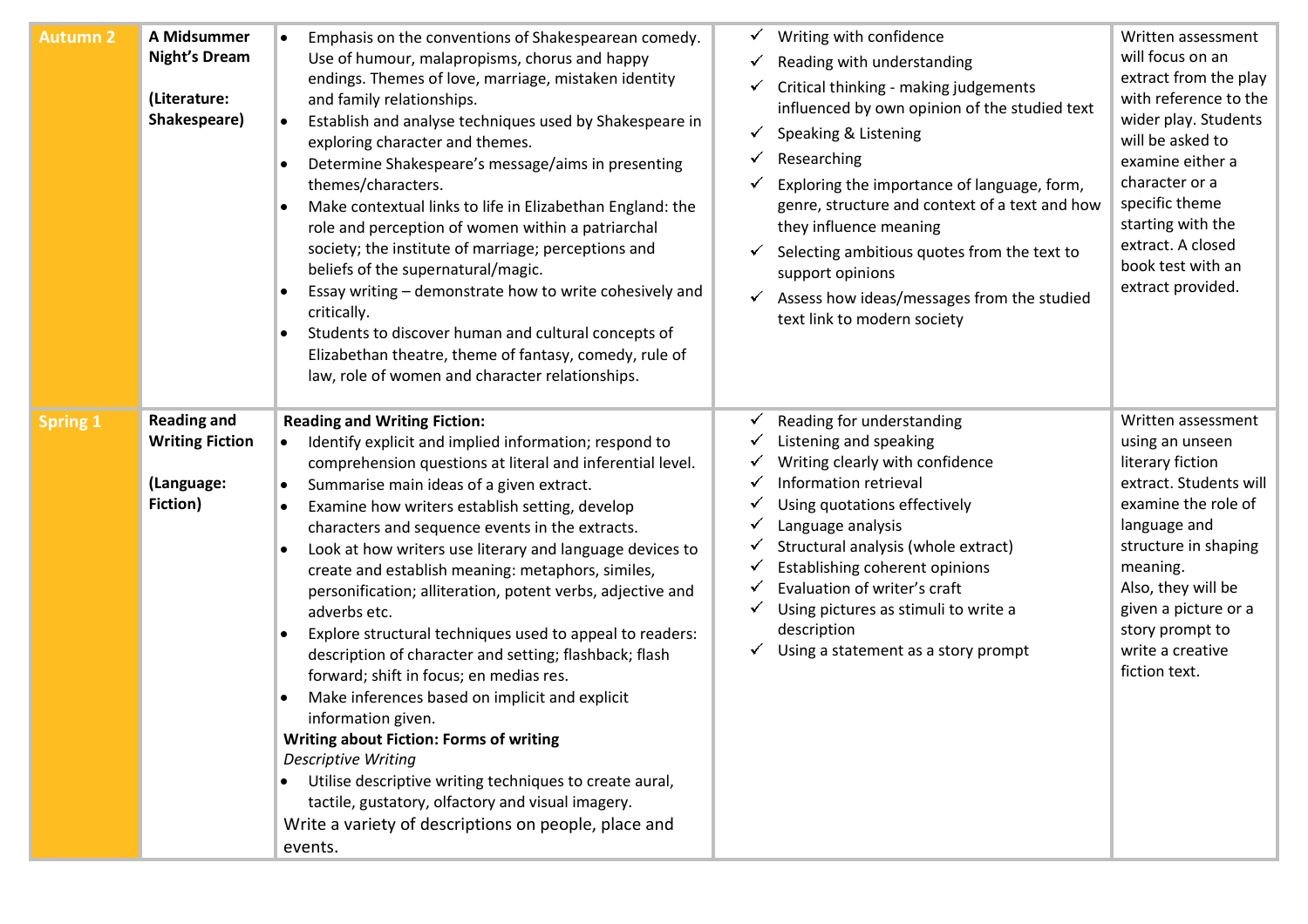| <b>Spring 2</b> | <b>Reading and</b><br><b>Writing about</b><br><b>Non-Fiction</b><br>(Language: Non-<br>Fiction) | Reading and Writing Non-fiction:<br>Highlight the differences between fiction and non-fiction<br>writing.<br>Pinpoint target audience and purpose of articles.<br>$\bullet$<br>Identify and explore techniques used in non-fiction<br>writing: emotive language, direct address, authorial<br>appeal and statistical data, as well as a variety of<br>figurative devices (simile, metaphors, personification,<br>etc)<br>Writing about Non-fiction:<br>Forms of writing:<br>Modes of Writing<br>To Advise<br>Blogs<br>Pamphlets/Leaflets<br>To inform (Expository)<br>letters<br>Outline the structure of various forms of non-fiction<br>writing including heading and sub-headings; greeting<br>audience; attention grabbing openings; anecdotal<br>references; letter formats.<br>Create a variety of non-fiction writing, utilising                                                                                                                                                                                                                                                                                                             | Reading with accuracy and<br>Written assessment<br>using unseen literary<br>comprehension<br>Listening and speaking<br>non-fiction extracts.<br>Writing confidently and coherently<br>Students will<br>Information retrieval<br>examine the role of<br>Language analysis<br>language,<br>Using quotations effectively<br>summarising similar<br>or different<br>Critical thinking<br>viewpoints of<br>Summary writing<br>writers, comparing<br>Evaluation of ideas and perspectives<br>writers' ideas and<br>Comparing ideas across centuries<br>viewpoints in<br>Comparing writer's craft<br>shaping meaning.                                                                                                                                              |  |
|-----------------|-------------------------------------------------------------------------------------------------|-----------------------------------------------------------------------------------------------------------------------------------------------------------------------------------------------------------------------------------------------------------------------------------------------------------------------------------------------------------------------------------------------------------------------------------------------------------------------------------------------------------------------------------------------------------------------------------------------------------------------------------------------------------------------------------------------------------------------------------------------------------------------------------------------------------------------------------------------------------------------------------------------------------------------------------------------------------------------------------------------------------------------------------------------------------------------------------------------------------------------------------------------------|-------------------------------------------------------------------------------------------------------------------------------------------------------------------------------------------------------------------------------------------------------------------------------------------------------------------------------------------------------------------------------------------------------------------------------------------------------------------------------------------------------------------------------------------------------------------------------------------------------------------------------------------------------------------------------------------------------------------------------------------------------------|--|
| Summer 1        | <b>The Silver</b><br>Sword<br>(Literature:<br>Prose)                                            | appropriate structures and techniques.<br>All aspects of literature including development of<br>setting, character, plot and themes and the writer's<br>use of language and structural techniques to<br>develop each element.<br>Discuss the context of the text: German invasion of<br>Poland; events and impact of World War One; the<br>family as a unit.<br>Establish and examine life lessons conveyed by the<br>$\bullet$<br>author through the characters and series of events.<br>Compare and contrast characters and how they<br>interact with other characters and situations.<br>Students will come across key terms like: Holocaust,<br>regime, oppression, zakyna, Nazi, storm troops, the<br>third Reich, invasion, dispirited, discrimination,<br>prejudice, tarpaulin, ammunition, Polish Council,<br>Warsaw, Hitler, piston, devastation, morality,<br>concentration camps, pathetic fallacy, benevolence,<br>symbolism, personification, dictator and autocracy.<br>Examine key themes and make connection to wider<br>society- Freedom, hope, family, psychological<br>effects of war, benevolence of man and new<br>beginnings. | Writing with confidence<br>Written assessment<br>Reading with understanding<br>will focus on an<br>Critical thinking - making judgements<br>extract from the<br>influenced by own opinion of the studied text<br>novella with<br>reference to the<br>Speaking & Listening<br>Researching<br>wider story. Students<br>will be asked to<br>Exploring the importance of language, form,<br>examine either a<br>genre, structure and context of a text and how<br>they influence meaning<br>character or a<br>Selecting ambitious quotes from the text to<br>specific theme<br>support opinions<br>starting with the<br>Assess how ideas/message from the studied<br>extract. A closed<br>text link to modern society<br>book test with an<br>extract provided. |  |